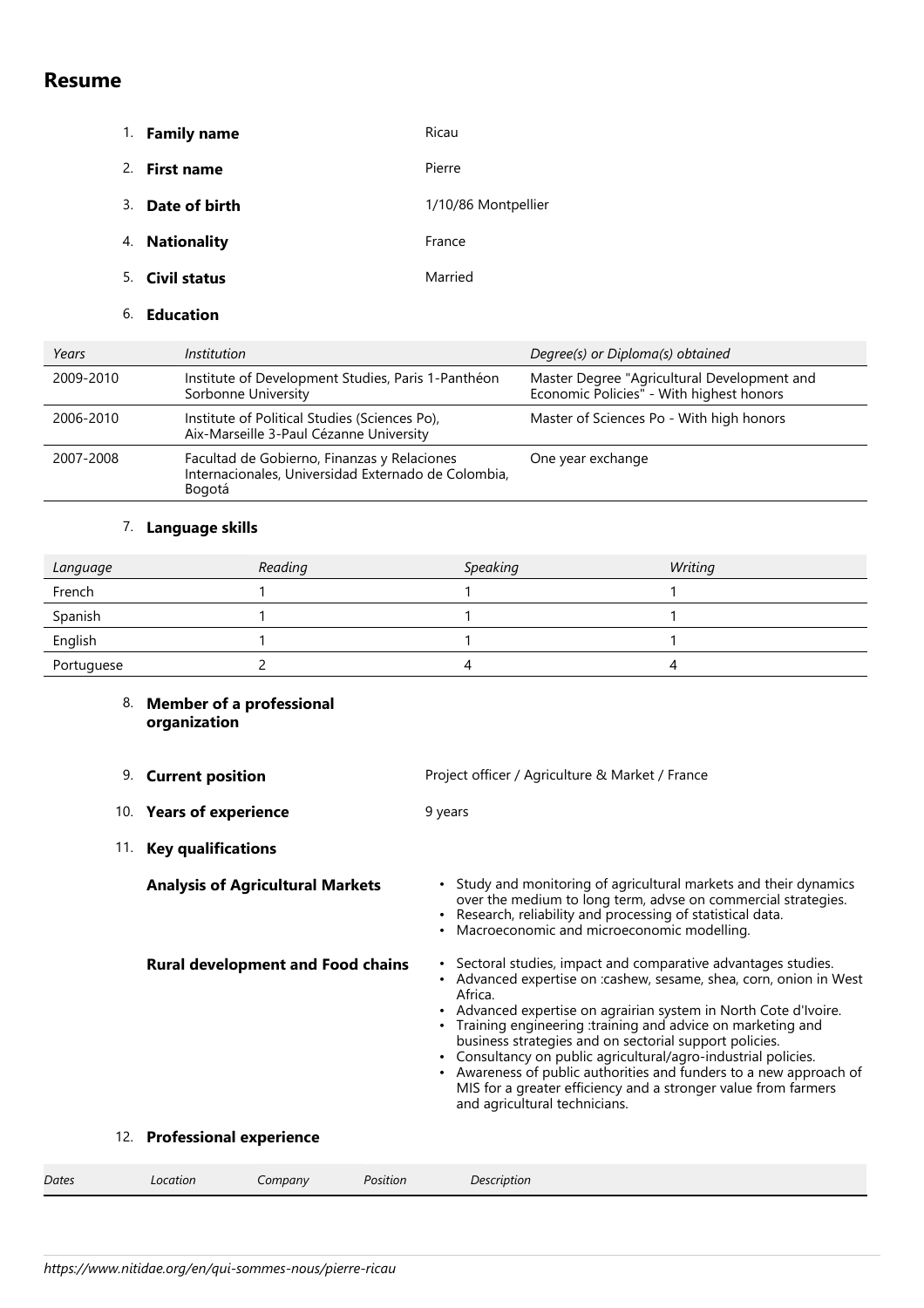| Since March<br>2013            | France, Cote<br>d'Ivoire, Burkina<br>Faso, Mali,<br>Senegal, Chad | <b>NITIDAE</b><br>(ex-RONGEAD)                                                                      | Senior Market<br>Analyst of<br>N'KALO                                     | • Technical assistance to MIS promoters de SIM for an<br>improvement of their information and its dissemination.<br>• Management of a private MIS (3rd generation) established in 5<br>different countries and disseminating information in 15<br>countries.<br>Training of market analysts able to process market information<br>in order to extract a synthetic information and advices in trade<br>strategy.<br>Sectoral studies, market studies, design of supply and trading<br>strategies of agricultural products.<br>Development of innovative content and complementary to<br>market information : agronomic advices, weather reports,<br>advices on the agricultural calendar, advice on post-harvest<br>practices.<br>Negotiation with mobile operators (Orange, MTN, Tigo,<br>Telmob, Airtel, Africell) for the implementation of solutions of<br>information dissemination using ICT. |
|--------------------------------|-------------------------------------------------------------------|-----------------------------------------------------------------------------------------------------|---------------------------------------------------------------------------|----------------------------------------------------------------------------------------------------------------------------------------------------------------------------------------------------------------------------------------------------------------------------------------------------------------------------------------------------------------------------------------------------------------------------------------------------------------------------------------------------------------------------------------------------------------------------------------------------------------------------------------------------------------------------------------------------------------------------------------------------------------------------------------------------------------------------------------------------------------------------------------------------|
| Since 2016                     | France (Lyon)                                                     | ISARA-Lyon                                                                                          | Lecturer                                                                  | Coordination of a 3-weeks training module on "Economics and<br>Agricultural Trade and Food: International Issues" for 4th year<br>students: program conception, stakeholders management, courses,                                                                                                                                                                                                                                                                                                                                                                                                                                                                                                                                                                                                                                                                                                  |
| July to<br>September 2017      | Cameroon                                                          | Platform for<br>agricultural risk<br>management<br>(PARM) / IRAM                                    | Consultant<br>(short term)                                                | Feasibility study for IS implementation (agronomic, weather,<br>economic) on the management of agricultural risks in Cameroon.                                                                                                                                                                                                                                                                                                                                                                                                                                                                                                                                                                                                                                                                                                                                                                     |
| <b>Since 2015</b>              | Cote d'Ivoire<br>(Korhogo)                                        | Institut de<br>Gestion<br>Agropastorale<br>de l'Université<br>Peleforo GON<br>COULIBALY,<br>Korhogo | Lecturer                                                                  | Coordination of a training module on "Agricultural market and<br>negotiation skills" for students in Master 1.                                                                                                                                                                                                                                                                                                                                                                                                                                                                                                                                                                                                                                                                                                                                                                                     |
| October-Novem<br>ber 2015      | Kenya                                                             | African Cashew<br>Alliance (ACA)                                                                    | International<br>Consultant                                               | • Design of extension materials on the cashew value chain<br>adapted to Kenyan farmers;<br>• Training of trainers on the cashew value chain within the ACA<br>team and its partner Self Help Africa                                                                                                                                                                                                                                                                                                                                                                                                                                                                                                                                                                                                                                                                                                |
| March to<br>September 2015     | The Gambia                                                        | International<br><b>Trade Center</b><br>(ITC)                                                       | International<br>Consultant                                               | Implementation of a Market Information System (MIS) in The<br>٠<br>Gambia on sesame and groundnut;<br>• Training on the methodology of analysis of agricultural markets                                                                                                                                                                                                                                                                                                                                                                                                                                                                                                                                                                                                                                                                                                                            |
| November 2014<br>to June 2015  | <b>ACP Countries</b>                                              | CTA (Technical<br>Centre for<br>Agriculture and<br>Rural<br>Cooperation)                            | Project Manager                                                           | Project : Drafting of training materials to promote the<br>development of value chains and agribusiness in ACP countries.<br>Improve relationships between actors in order to structure<br>agricultural chains and improve households' incomes<br>Creation of two training materials on agricultural value chains<br>freely available: A training support "Image Box" for producers<br>and small traders and processors & A training support<br>"Presentation" for the actors of the downstream agricultural<br>sectors (traders, food processors, distributors) and agricultural<br>stakeholders in general (Officials, agricultural Advices in<br>Agriculture Students).                                                                                                                                                                                                                         |
| September 2014                 | Chad                                                              | PADL-GRN /<br>Cooperation<br>Chad-EU                                                                | Technical<br>assistant (short<br>term)                                    | Capacity building of field teams on trade analysis of agricultural<br>sectors (OLEOTCHAD project).<br>Training of leaders of farmers organization, field facilitators of<br>local NGOs and leaders of field local branches ONDR on<br>understanding of groundnut and sesame sectors.<br>Training of local and international NGOs representatives<br>$\bullet$<br>involved in projects of chain support within the frame of the<br>PADL-GRN programme of EU-Chad cooperation.                                                                                                                                                                                                                                                                                                                                                                                                                       |
| February 2012<br>to March 2013 | Cote d'Ivoire,<br>Burkina Faso,<br>Senegal                        | <b>RONGEAD</b>                                                                                      | Office<br>Coordinator &<br>Subregional<br>Facilitator of<br><b>N'KALO</b> | RONGEAD's representative in Cote d'Ivoire<br>Publication of weekly market information<br>Sectorial studies in the cashew sector<br>Technical assistance to the Ivorian cashew regulation board<br>Management and improvement of cashew and sesame Market<br><b>Information Services</b><br>Building an approach of the « Information Service » from the<br>$\bullet$<br>experience of the MIS cashew and sesame<br>Extension of the model to new areas, training partners to the<br>management of 3rd generation MIS<br>Awareness of public authorities and funders to a new approach<br>of MIS                                                                                                                                                                                                                                                                                                    |